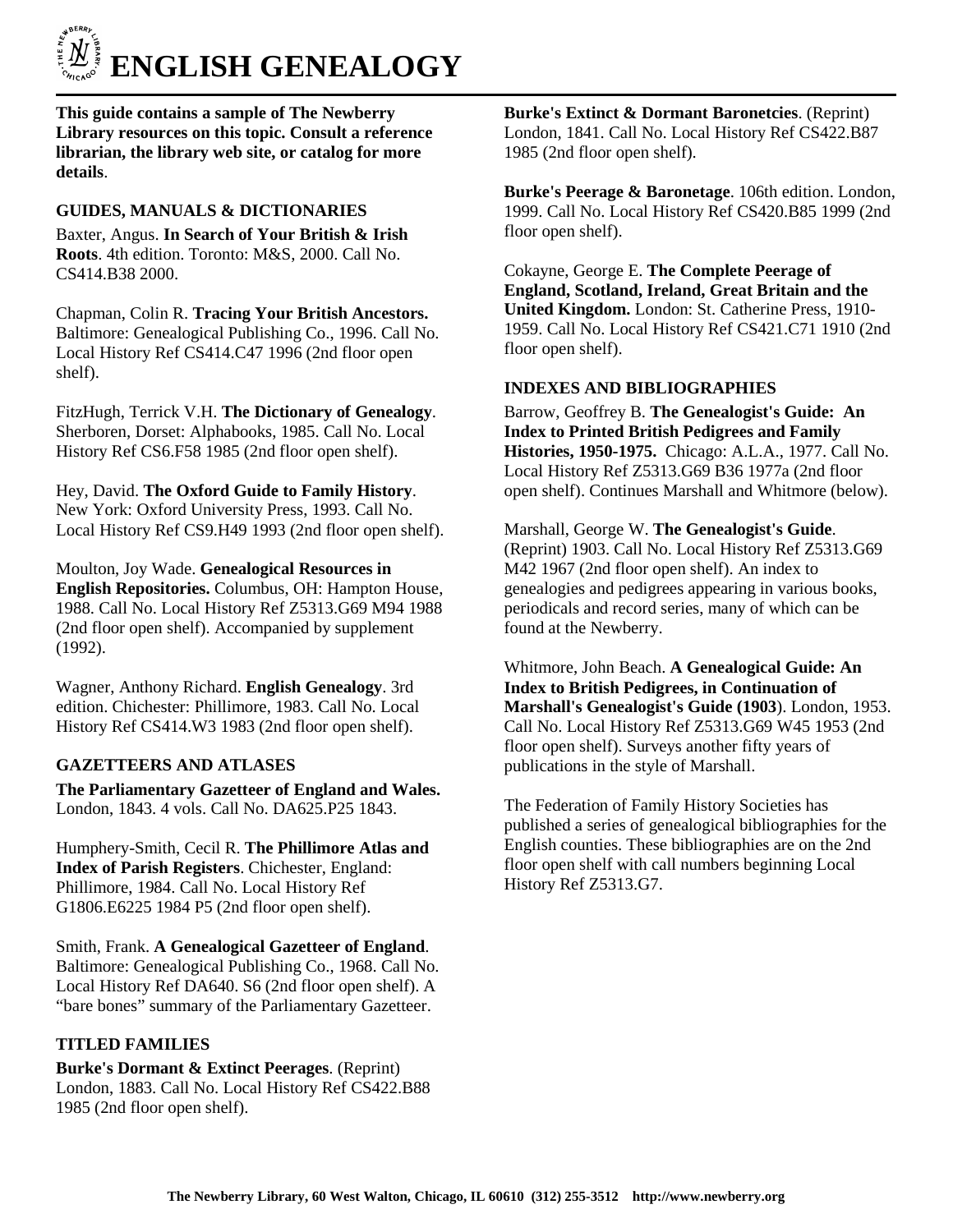## **CAMBRIDGESHIRE**

### **GENERAL HISTORIES**

Carter, Edmund. **The history of the county of Cambridge, from the earliest account to the present time.** London, 1819. Call No. Case F45914.15 (Special Collections).

Conybeare, John William E. **A History of Cambridgeshire**. London: E. Stock, 1897. Call No. F45914.19.

**Victoria history of the county of Cambridgeshire and Isle of Ely. London, 1938-1989**. 9 vols. plus index to volumes 1-4. Call No. F45914.94

### **MARRIAGES**

Phillimore, W.P. (editor). **Cambridge parish registers: Marriages**. London, 1907-1927. 8 vols. plus index to vols. 1-6. Call No. E69135

Boxworth 1588-1812 (vol. 3)

Caldecot 1599-1812 (vol. 3); Cambridge All Saints 1539-1837 (vol. 4); Cambridge St. Andrew the Great 1600-1837 (vol. 5); Cambridge St. Andrew the Less 1599-1837 (vol. 7); Cambridge St. Benedict 1539-1837 (vol. 7); Cambridge St. Botolph 1564-1812 (vol. 3); Cambridge St. Clement 1560-1837 (vol. 8); Cambridge St. Edward 1558-1812, 1813-1837 (vols. 1,7); Cambridge St. Giles 1599-1837 (vol. 6); Cambridge St. Mary the Great 1559-1837 (vol. 8); Cambridge St. Mary the Less 1558-1837 (vol. 8); Cambridge St. Peter 1586-1758 (vol. 5); Cambridge St. Sepulchre's 1569-1812 (vol. 2); Chesterton 1564-1837 (vol. 7); Conington 1538-1812 (vol. 2); Croxton 1538- 1837 (vol. 4)

Dry Drayton 1565-1812 (vol. 3)

Elsworth 1538-1837 (vol. 4); Eltisley 1599-1837 (vol. 4)

Fen Drayton 1580-1812 (vol. 1)

Girton 1599-1812 (vol. 3); Graveley 1599-1837 (vol. 4)

Histon 1599-1837 (vol. 5)

Impington 1562-1837 (vol. 5)

Knapwell 1598-1812 (vol. 1)

Lolworth 1517-1812 (vol. 2); Long Stanton All Saints 1599-1812 (vol. 3); Long Stanton St. Michael 1559- 1812 (vol. 3)

Madingley 1539-1812 (vol. 3); Milton 1599-1837  $(vol. 6)$ 

Oakington 1561-1812 (vol. 3); Over 1577-1812 (vol. 2)

Papworth Everard 1565-1837 (vol. 4); Papworth St. Agnes 1558-1837 (vol. 4);

Swavesey 1599-1812 (vol. 2)

Toft 1539-1780 (vol. 3)

Willingham 1559-1837 (vol. 6).

### **PROBATE**

#### **Pre-1858 English probate jurisdictions:**

**Cambridgeshire**. Salt Lake City: Genealogical Society of the Church of Jesus Christ of Latter Day Saints, 1976. Call # folio CS1 .G3828 no.10

Thurley, Clifford A. and Dorothea Thurley, editors. **Index of the probate records of the Court of the Archdeacon of Ely, 1513-1857.** London, 1976. Volume 88 of The Index Library. Call No. CS434.B7.

# **PERIODICALS**

**The East Anglian: or notes and queries on subjects connected with the counties of Suffolk, Cambridge, Essex and Norfolk .** Call No. F45900.3. 1858-1870 (vols. 1-4); New Series 1885-1910 (vols. 1-13).

## **RESEARCH GUIDES**

Farrar, Michael. **Genealogical sources in Cambridgeshire: A summary list**. Cambridge: Cambridgeshire County Council, 1979. Call No. CS435.C2F37.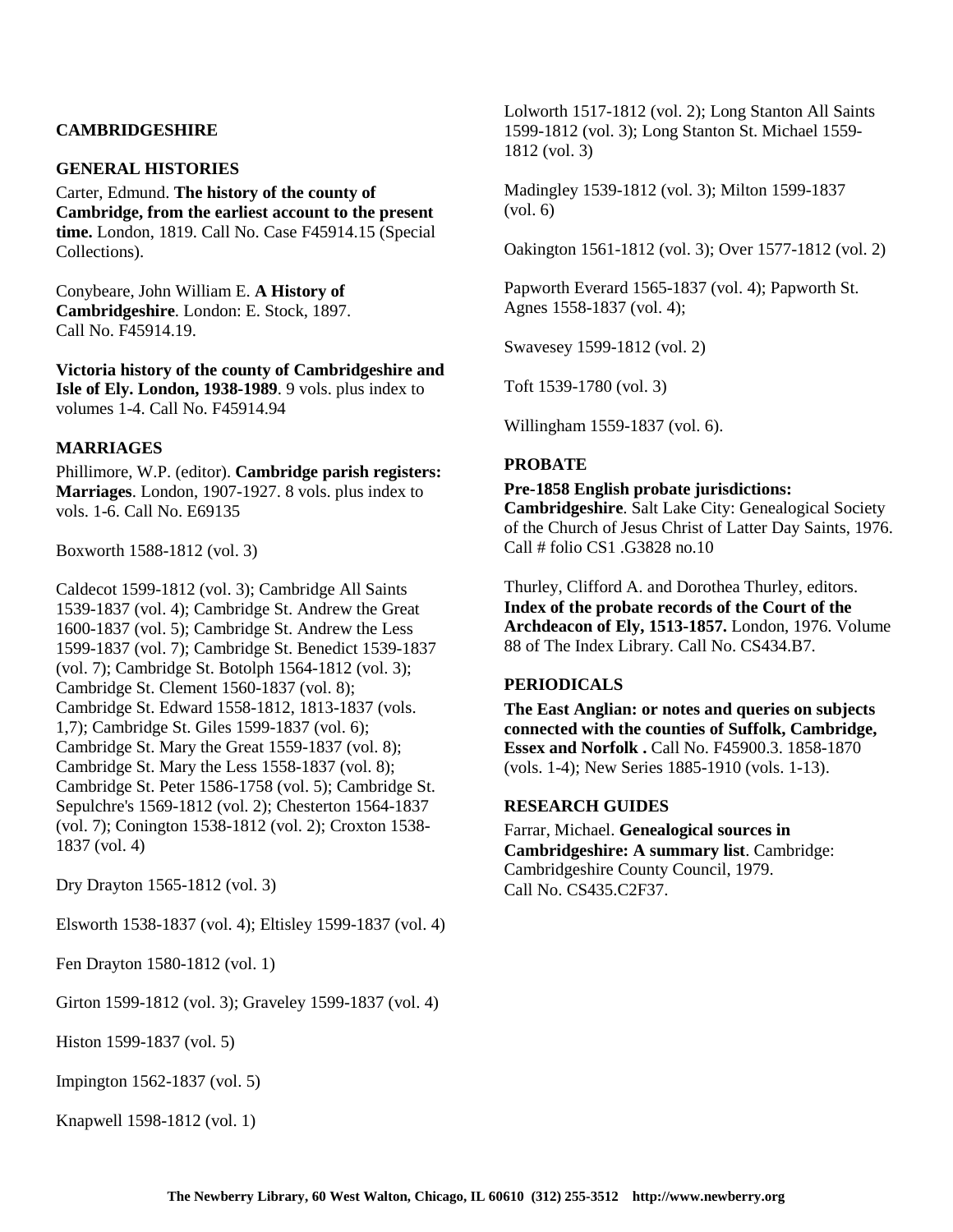# **CUMBERLAND**

## **BIBLIOGRAPHY**

Raymond, Stuart. **Cumberland and Westmoreland: a genealogical bibliography**. Birmingham, England: Federation of Family History Societies, c1993. Call No. Local History Ref Z5313.G7C8 1993 (2<sup>nd</sup> floor open shelf).

# **GENERAL HISTORY**

Bulmer, T. & Co. **History, topography, and directory of Cumberland, comprising its history and archaeology . . . with separate historical and topographical descriptions of each town, parish, manor and extra-parochial liberty** . . . . Preston, [1901]. Call No. F45922.129.

Hutchinson, William. **The History of the county of Cumberland, and some places adjacent, from the eariest accounts to the present time: comprehending the local history of the county; its antiquities, the origin, genealogy and present state of the principal families** . . . . 2 vols. Carlisle: F. Jollie [printer], 1794. Call No. F 45922 .4

Nicolson, Joseph. **The History and antiquities of the Counties of Westmorland and Cumberland**. London: W. Strahan [printer], 1777. 2 vols. plus index. Call No. Case F45996.63 (Special Collections).

### **The Victoria history of the county of Cumberland**.

Westminster: [A. Constable Co.], 1901-. 2 vols. Call No. F45922.9. As is usually the case with the Victoria histories, the initial volumes are concerned with flora, fauna, etc. with little relevance to local historical or genealogical concerns.

### **VISITATIONS, HERALDRY, TITLED FAMILIES**

Clay, John William. **The Extinct and dormant peerages of the northern counties of England**. London: James Nisbet, 1913. Call No. F0845.156.

Huddleston, Christopher Roy. **Cumberland families and heraldry: with supplement to an armorial for Westmorland and Lonsdale**. Cumberland & Westmorland Antiquarian and Archaeological Society "Extra Series" vol. xxiii (1978). Call No. DA670.C891 (vol. 23).

Saint-George, Richard. **The Visitation of the County of Cumberland in the year 1615**. London: Harleian Society, 1872. Call No. F0745.4 (vol. 7).

Taylor, Michael. Waistell. **The Old manorial halls of Westmorland & Cumberland.** Kendal: T. Wilson, 1892. Call No. F0245247.1 (vol. 8).

### **SERIES CONTAINING SOURCE MATERIAL**

Cumberland and Westmorland Antiquarian Society. **Transactions**. vols. 1 (1874) - 16; new series vol. 1 (1901) -. Call No. F0245247.2. Note: The Society has supported a parish register section and its publications; however, the Newberry only has one installment (for the parish Crosthwaite - Call No. E692162.2).

Phillimore, William. **Cumberland parish registers: marriages.** London: 1910, 1912. 2 vols. Call No. E692167. Volume 1: Workington, Moresby. Volume 2: Stanwix, Crosby-on-Eden, Harrington, Gosforth.

### **DIRECTORIES & GAZETTEERS**

Mannix and Whellan. **History, gazetteer and directory of Cumberland**. (Reprint) Beckermet, Cumberland: M. Moon, 1974. Original year of publication was 1847. Call No. DA670.C9 M2 1974

Parson, William and William White . **A History, directory and gazetteer of Cumberland and Westmoreland with that part of the Lake District in Lancashire forming the Lordships of Furness and Cartmel**. (Reprint) Beckermet, Cumberland: M. Moon, 1976. Call No. DA670.C9 P26a. Original year of publication was 1829.

### **RESEARCH AIDS**

Pratt, David H. **Researching British probates 1354- 1858. A Guide to the microfilm collection of the Family History Library.** Volume 1: Northern England / Province of York. Wilmington, Delaware: Scholarly Resources, 1992. Call No. Local History Ref Z5313.G7E57 1992 ( $2<sup>nd</sup>$  floor open shelf).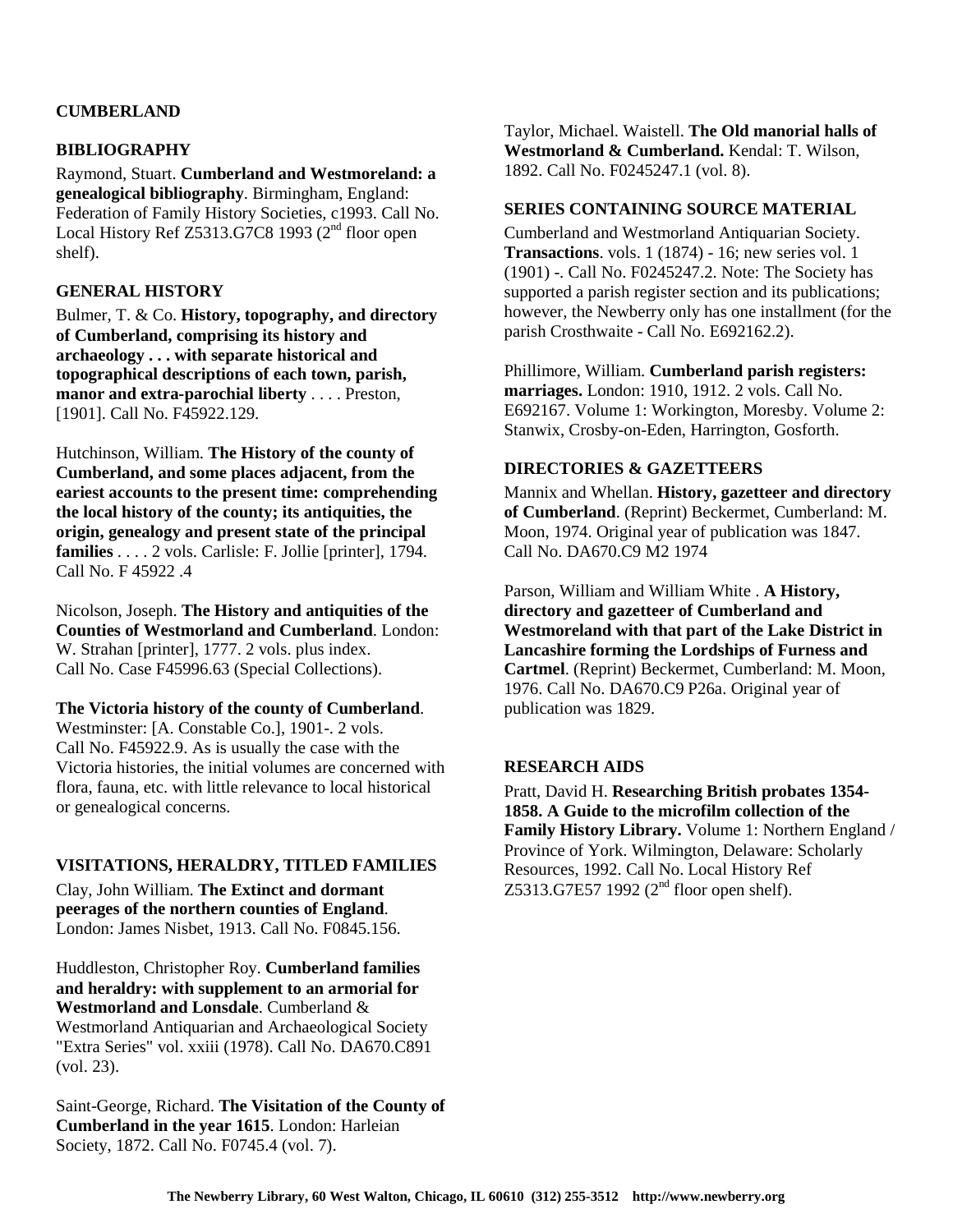## **DURHAM**

### **GENERAL HISTORIES & COMPENDIA**

Hutchinson, William. **The History and antiquities of the County Palatine of Durham.** Newcastle-upon-Tyne, 1785-1794. 3 volumes. Call No. F45927.42

Page, William (editor). **The Victoria history of the county of Durham** . . . . London: [A. Constable and Co., Ltd.], 1905-1928. 3 volumes. Call No. F45927.94.

Raine, James. **The History and antiquities of North Durham as subdivided into the shires of Norham, Island, and Bedlington . . .**. London: John Bowyer Nichols & Son, 1852. Call No. +F45927.73.

Surtees, Herbert Conyers. **[Histories of parishes in the County of Durham**.] Newcastle-upon-Tyne, 1919- 1930. 22 numbers in 2 volumes. Call No. F45927.852.

Surtees, Robert. **The History and antiquities of the County Palatine of Durham** . . . . London: J.B. Nichols & Son, 1816-1840. 4 volumes. Call No. +F45927.85.

### **VISITATIONS, HERALDRY, TITLED FAMILIES**

Blair, Charles Henry Hunter. **The Renaissance heraldry of the County Palatine of Durham from A.D. 1666 to A.D. 1800.** Newcastle-upon-Tyne: Newcastle-upon-Tyne Records Committee, 1933. Call No. F459594.828 (vol. 12). Supplements Dugdale (below).

Clay, John William. **The Extinct and dormant peerages of the northern counties of England**. London: James Nisbet, 1913. Call No. F0845.156.

Dugdale, William. **Durham monuments; or, The Shields of arms. effigies and inscriptions in the churches, castles and halls of the County of Durham**. Newcastle-upon-Tyne: Newcastle upon Tyne Records Committee, 1925. Call No. F45954.828 (vol. 5).

Flower, William. **Ye Heraldic visitation of ye Countye Palatyne of Durham, in the yeare of our Lorde God 1575.** Newcastle-upon-Tyne: S. Hodgson, 1820. Edited from the original ms. by N.J. Philipson. Call No. +F0745.305

Foster, Joseph (editor). **Pedigrees recorded at the visitations of the County Palatine of Durham made by WIlliam Flower, Norroy king-of-arms, in 1575, by Richard St. George, Norroy-king-of-arms, in 1615,** 

**and by WIlliam Dugdale, Norroy king-of-arms, in 1666**. London: privately printed for J. Foster, 1887. Call No. F0745.31.

### **GENEALOGICAL SOURCE MATERIAL**

**Durham and Northumberland Parish Register Society.** Publications. Sunderland: The Society, 1898- 1926. Call No. E68.24. Volumes for the following: Bishop Middleham (vol. 13) Castle Eden (vol. 29) Coniscliffe (vol. 18) Dalton-le-Dale (vol. 23) Durham: St. Margaret's (vol. 9), St. Mary in the South Bailey (vol. 17), St. Mary-le-Bow (vol. 27), St. Nicholas (vol. 32) Ebchester (vol. 4) Middleton St. George (vol. 12); Ryton (vol. 6) Seaham (vol. 22) Sherburn hospital (vol. 30) Stanhope (vol. 3) Whickham (vol. 1) Whitburn (vol. 10) Whorlton (vol. 19) Winston (vol. 35).

**Index of wills, etc., in the probate registry, Durham, and from other sources, 1540-1599.** Newcastle-upon-Tyne: printed for the Newcastle upon Tyne Records Committee by Northumberland Press, 1928. Call No. F459594.828 (vol. 8).

#### **DIRECTORIES**

Whellan, Francis. **History, topography, and directory of the County Palatine of Durham** . . . . London: Ballantyne, Hanson, Co., 1894. Call No. F45927.973.

#### **JOURNALS**

**Cleveland Family History Society journal**. 1980-. Call No. folio CS435.C55C54. Covers north Yorkshire and south Durham.

**Durham archaeological journal.** 1984-. Call No. DA670.D9D87.

#### **RESEARCH AIDS**

Pratt, David H. Researching British probates 1354-1858. A Guide to the microfilm collection of the Family History Library. Volume 1: Northern England / Province of York. Wilmington, Delaware: Scholarly Resources, 1992. Call No. Local History Ref Z5313.G7E57 1992  $(2<sup>nd</sup>$  floor open shelf).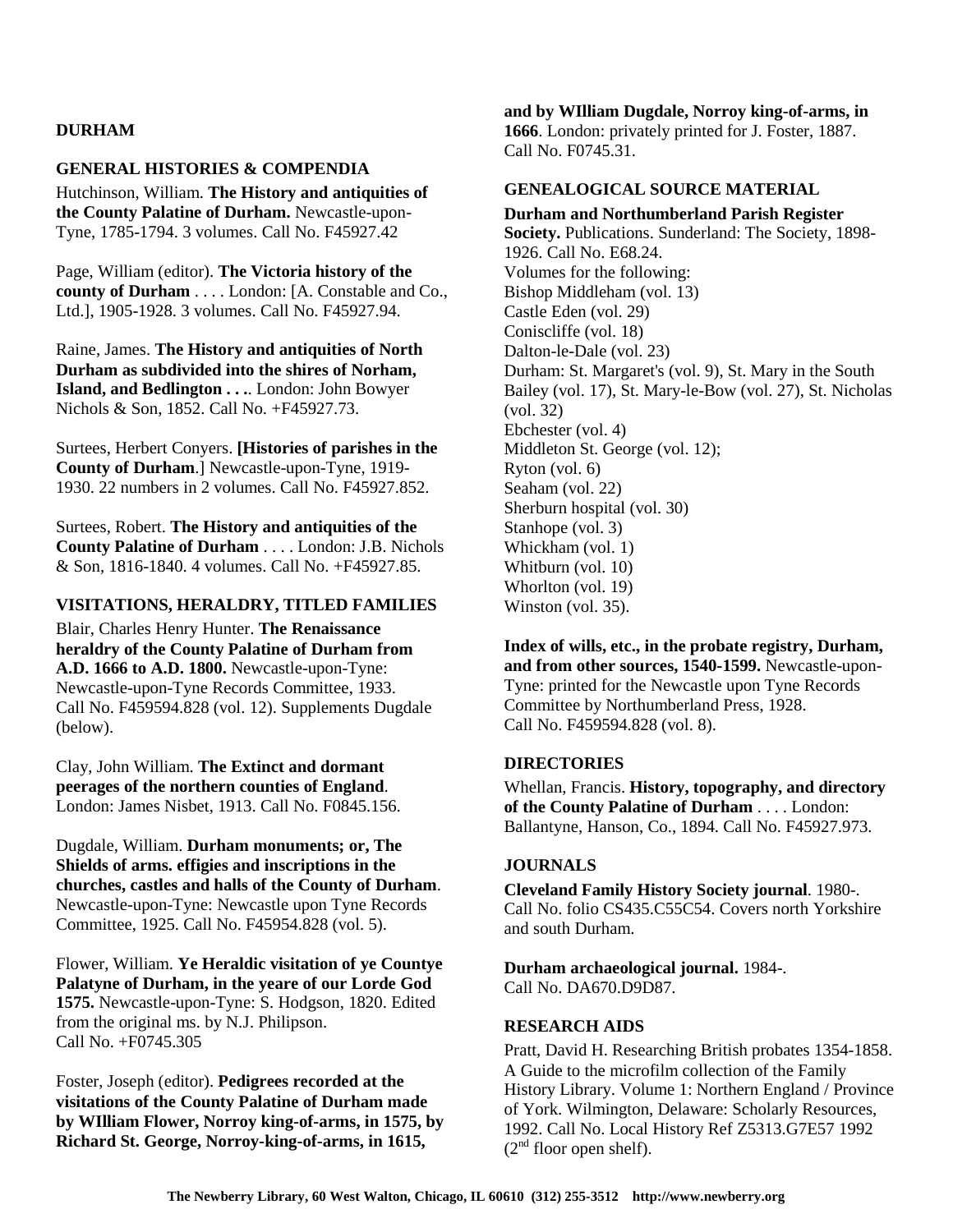## **ESSEX**

## **GENERAL HISTORIES**

Morant, Philip. T**he History and antiquities of the County of Essex.** London, printed for T. Osborne, 1768. 2 volumes. Call No. folio F45031.59.

**Victoria history for the county of Essex**. 1903-1995. 10 volumes plus bibliography and bibliography supplement. Call No. F45931.9.

Wright, Thomas. **The History and topography of the county of Essex** . . . . London: G. Virtue, 1836. 2 volumes. Call No. F45931.97.

## **VISITATIONS, HERALDRY, TITLED FAMILIES**

Bysshe, Edward. **A Visitation of the county of Essex, begun A.D. MDCLXIIII, finished A.D. MDCLXVIII.** Edited by J.J. Howard. London, 1888. Call No. F0745.138.

Metcalfe, Walter C. (editor). **The Visitations of Essex by Hawley, 1552; Hervey, 1558; Cooke, 1570; Raven, 1612; and Owen and Lilly, 1634. To which are added miscellaneous Essex pedigrees from various Harleian manuscripts; and an index of names**. London: Harleian Society, 1878-1879. Call No. F0745.4 (volumes 13, 14).

## **MARRIAGES**

Phillimore, W.P.W. (editor). **Essex parish registers: marriages**. London: Phillimore, 1909-1914. 4 volumes. Call No. E69268.7.

Ashdon 1557-1812 (vol. 1); Boxted 1559-1837 (vol. 1); Chelmsford 1539-1770 (vol. 2), 1771-1837 (vol. 3); Great Horkesley 1538-1836 (vol. 1); Great Leighs 1680- 1837 (vol. 4); Little Horkesley 1568-1835 (vol. 1); Navestock 1538-1812 (vol. 1); Roxwell 1559-1837 (vol. 4); Walthamstow 1650-1837 (vl. 4); Widford 1619-1837 (vol. 3); Wormingford 1559-1837 (vol. 1); Writtle 1634- 1837 (vol. 3).

### **PROBATE**

Emmison, Frederick George. **Essex Wills**. Various publishers, 1982-. Call No. CS435.E7E46. Liberal abstracts of wills from the Archdeaconry Courts of Essex Colchester, and Middlesex held at the Essex Record Office. Ongoing publishing project. Volume 1: 1558-1565 Volume 2: 1565-1571 Volume 3: 1571-1577 Volume 4: 1577-1584 Volume 5: 1583-1592 Volume 6: 1591-1597 Volume 7: 1597-1603

**English probate jurisdictions: Essex**. Salt Lake City: Genealogical Society of the Church of Jesus Christ of Latter Day Saints, 1970. Call No. folio CS1.G3828.

Ridge, C.H. and F.G. Emmison. **Wills at Chelmsford (Essex and East Hertfordshire).** London: British Record Society, 1958-1969. Indexes to wills in volumes 78, 79, 84 in The Index Library. Call No. Local History Ref CS434.B7 ( $2<sup>nd</sup>$  floor open shelf). Volume 78: 1400-1619 Volume 79: 1620-1720 Volume 84: 1721-1858

## **PERIODICALS**

**The East Anglian: or notes and queries on subjects connected with the counties of Suffolk, Cambridge, Essex and Norfolk.** Call No. F45900.3. 1858-1870 (vols. 1-4); New Series 1885-1910 (vols. 1-13).

### **RESEARCH GUIDES**

**Catalog of Essex parish records, 1240-1894.** With supplement on non-conformist, charities, societies and school records, 1341-1903. Second revised edition. Chelmsford: Essex County Council, 1966. Call No. E69268.2731.

Emmison, Frederick George. **Guide to the Essex Record Office.** Second editon. Chelmsford: Essex County Council and Essex Record Office, 1969. Call No. 5A3399.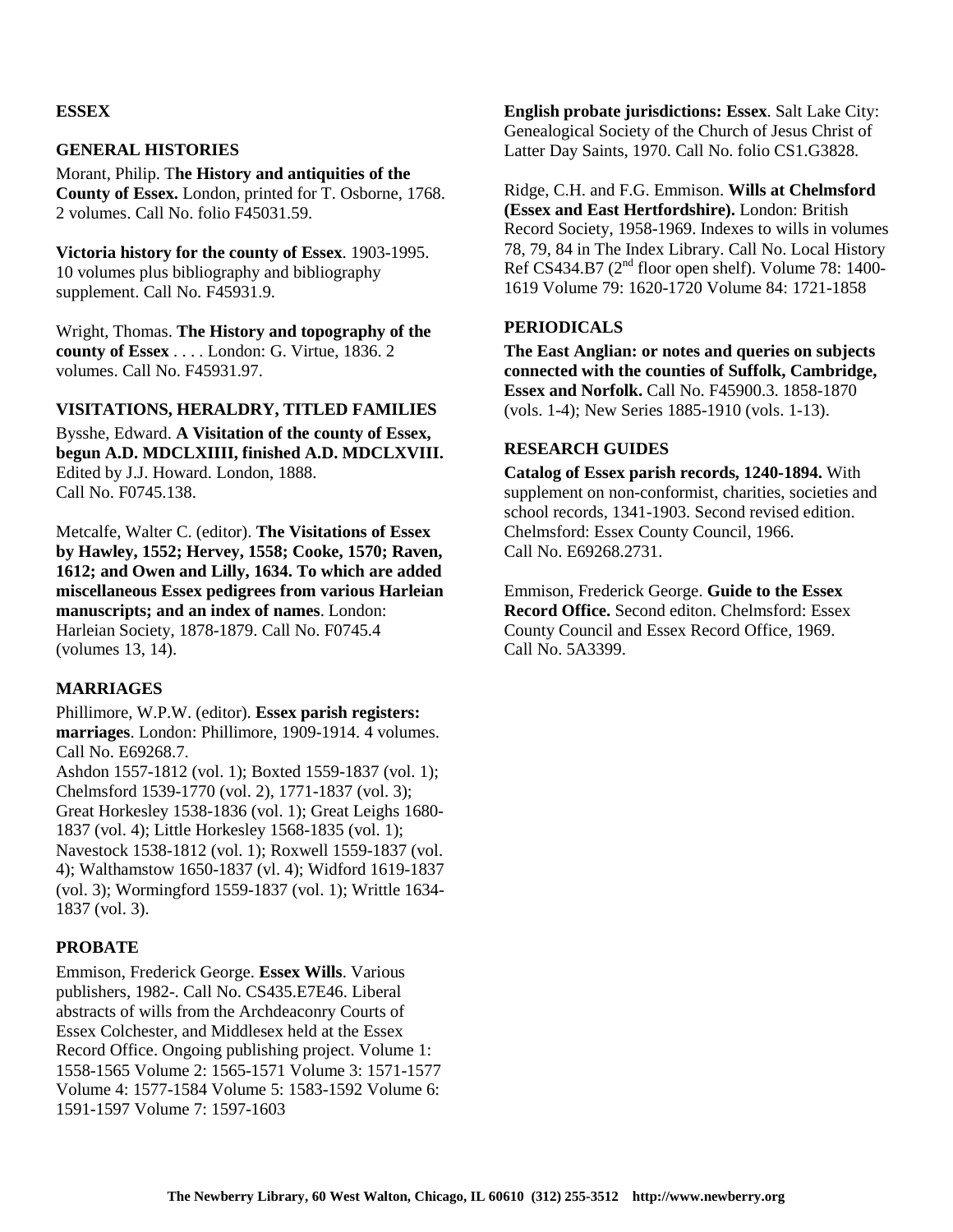# **LANCASHIRE**

### **GENERAL HISTORY**

Baines, Edward. **History of the county palatine and duchy of Lancaster**. Revised edition (James Craston editor). London: John Heywood, 1888. Call No. F54945.1. [No. of vols.?] (Call No. for original 1836 edition: F45945.09).

Corry, John. **The History of Lancashire**. London: G.B. Whittaker, 1825. [No. of vols.?] Call No. F45945.19.

The Victoria history of the county of Lancaster. London: [A. Constable and Co.], 1906-. 8 volumes. Call No. F45945.9.

### **VISITATIONS, HERALDRY, TITLED FAMILIES**

Benolt, Thomas. **The Visitation of Lancashire and a part of Cheshire, made in the twenty-fourth year of the reign of Henry the Eighth, A.D. 1533** . . . . Edited by William Langton. [Manchester]: printed for the Chetham Society, 1876-1882. 2 volumes. Call No. F0745.09.

Croston, James. **County families of Lancashire and Cheshire.** London: J. Heywood, 1887. Call No. E44548.201.

Dugdale, William. **The Visitation of the county palatine of Lancaster made in the year 1664-5**. Edited by F.R. Raines. [Manchester]: Chetham Society, 1872- 1873. 3 volumes. Call No. F0745.245.

Flower, William. **The Visitation of the county palatine of Lancaster, made in the year 1567** . . . . Edited by F.R. Raines. [Manchester]: printed for the Chetham Society, 1870. Call No. F0745.3.

Foster, Joseph. **Pedigrees of the county families of England. Volume 1 - Lancashire**. London: compiler, 1873. Call No. E69477.31. Apparently the only volume published from this series.

Horrocks, Sidney. **Lancashire family histories, pedigrees, heraldry.** (A Contribution towards a Lancashire bibliography, 4.) Manchester: Joint COmmittee on the Lancashire Bibliography, 1972. Call No. Z5313.G7.L354.

Saint-George, Richard. **The Visitation of the county palatine of Lancaster, made in the year 1613** . . . . [Manchester]: printed for the Chetham Society, 1871. Call No. F0745.77.

#### **SERIES CONTAINING SOURCE MATERIAL**

The researcher of Lancashire local and family history will benefit from several historical/antiquarian series of long standing. A few of the more important volumes published as parts of these series are noted.

Historic Society of Lancashire and Cheshire. **Proceedings and Papers / Transactions. Vol. 1 (1848)** -. Note title change. Also "New Series" volume numbering begins 1885. Index to Transactions now available on-line on the Web site of the Historic Society. http://www.hslc.org.uk/

Lancashire and Cheshire Antiquarian Society. **Transactions. Vol. 1 (1883)-.** Call No. F024548.5.

**Record Society for the Publication of Original Doucments Relating to Lancashire and Cheshire**. [Publications.] Vol. 1 (1879) -. Call No. F45945.7.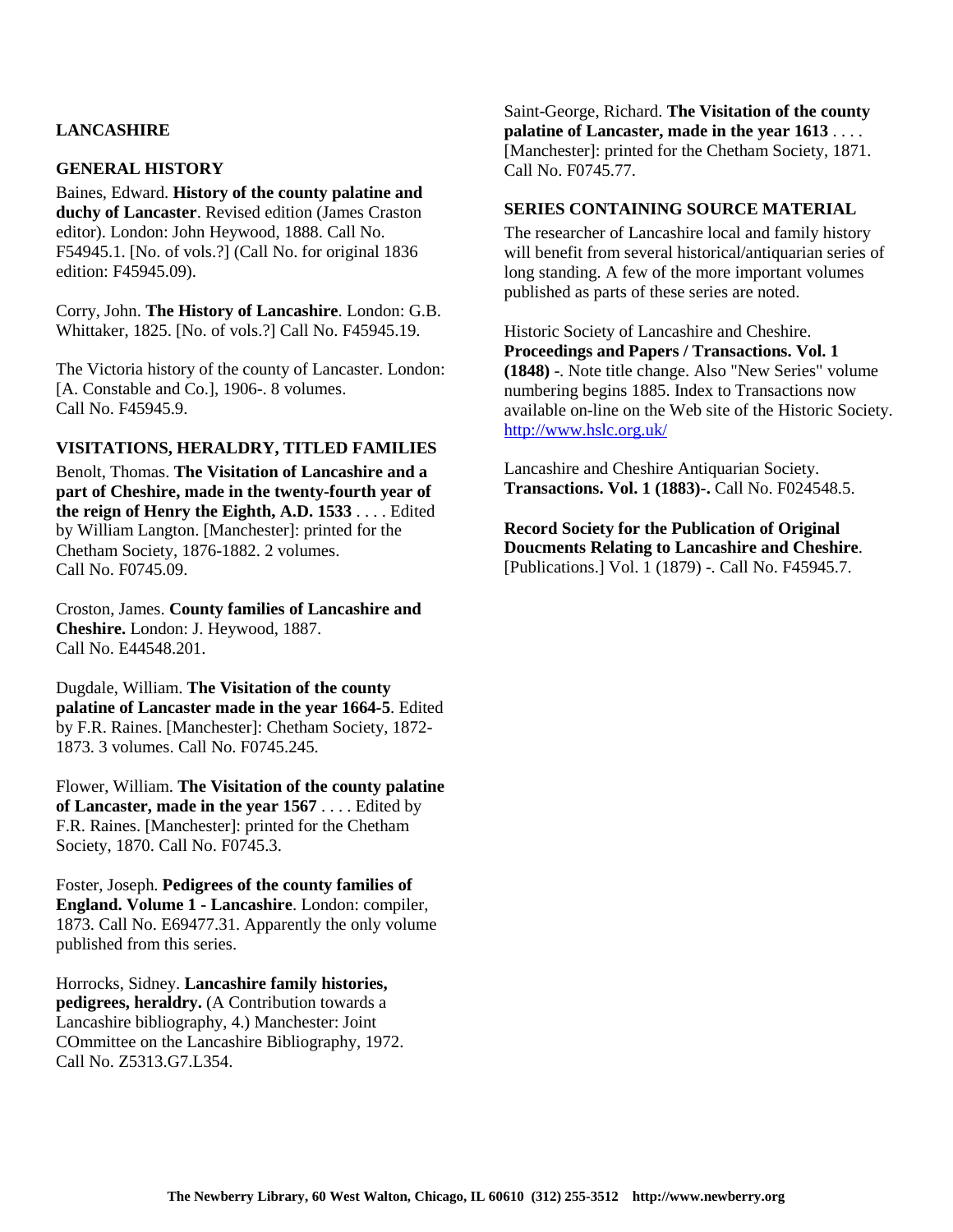## **NORFOLK**

### **GENERAL HISTORIES & COMPENDIA**

Blomefield, Francis. **An Essay towards a topographical history of the county of Norfolk, containing a description of the towns, villages, and hamlets .** . . . London, 1805-1810. Plus supplemental volume edited and published by Clement Ingalby, 1929. 11 volumes. Call No. F4596.1. Certainly more than an "essay." Includes much genealogy of gentry with pedigrees, monumental inscriptions, etc. The original edition, published 1739-1775 in five volumes, is also at the Newberry (Call No. folio F4596.099).

Mason, Robert Hindry. **The History of Norfolk: from original records and other authorities preserved in public and private collections.** (Parts 1-4) London: Wertheimer, Lea & Co., 1864. (Part 5) London: Wertheimer, Lea & Co., 1885 covering "parishes and townships" Acle through Barford. Call No. folio F4596.55.

**Victoria history of the County of Norfolk**. Reprinted for the University of London Institute of Historical Research, 1975. Call No. F4596.9. Unfortunately has not progressed beyond the first two volumes, which contain little in the way of local history and genealogy.

## **VISITATIONS, HERALDRY, TITLED FAMILIES**

Bysshe, Edward. **The Visitation of Norfolk, anno Domini 1664, made by Sir Edward Bysshe**. Edited and annotated by A.W. Hughes Clark and Arthur Campling. London: Harleian Society, 1933-1934. Call No. F0745.4 (volumes 85, 86). Same visitation published by Norfolk Record Society. Call No. DA670.N59.N863 (volumes 4, 5).

Harvey, William. **The Visitation of Norfolk made and taken by William Hervey, Clarencieux King of Arms anno 1563, enlarged with many other descents, and also the visitation made by John Raven, Richmond, anno 1613.** Edited by Walter Rye. London: Harleian Society, 1891. Call No. F0745.4 (volume 32).

Norris, Anthony. **Three Norfolk armories: a trancript (now in the library of Mr. Walter Rye) made in 1753, of a manuscript.** Norwich: printed by A.H. Goose & Co., 1886. Call No. CS435.N2N7.

Rye, Walter. **Norfolk families**. Norwich, 1913. Call No. E6964.76 (plus index).

### **MARRIAGES**

Fone, John F. **Index to Norwich marriages 1813-1837**. Volume 14, Norfolk Genealogy (Norfolk & Norwich Genealogical Society). Call No. CS435.N2N6 vol. 14.

**Norfolk parish registers: marriages**. London: Phillimore, 1899-1936. 12 volumes. Various editors. Call No. E6964.68. Acle 1664-1812 (vol. 1); Anmer 1600-1837 (vol. 12); Ashwicken with Leziate 1717-1837 (vol. 10)

Babingly 1662-1812 (vol. 2); Bagthorpe 1562-1837 (vol. 12); Barton Turf 1558-1812 (vol. 4); Bawsey 1539-1771 (vol. 2); Bedingham 1561-1812 (vol. 4); Billockby 1561-1748 (vol. 7); Bircham Newton 1562-1837 (vol. 12); Bircham St. Mary 1669-1837 (vol. 12); Bircham Tofts 1698-1837 (vol. 12); Booton 1560-1812 (vol. 3); Braydeston 1623-1812 (vol. 1); Brundall 1563-1812 (vol. 1); Burgh St. Margaret 1813-1837 (vol. 7); Burlingham St. Andrew 1540-1812 (vol. 1); Burlingham St. Peter 1560-1812 (vol. 1); Burnham Sutton with Ulph 1653-1837 (vol. 4);

Caister-on-Sea 1563-1837 (vol. 7); Carleton Rode 1560- 1812 (vol. 4); Calthorpe 1558-1812 (vol. 1); Castle Rising 1573-1837 (vol. 9); Castleacre 1600-1707 (vol. 5), 1710-1812 (vol. 1); Chedgrave 1550-1812 (vol. 2); Congham 1581-1837 (vol. 9); Cringleford 1561-1837 (vol. 5)

Dersingham 1653-1837 (vol. 12); Ditchingham 1559- 1812 (vol. 5); Docking with Southmere 1558-1837 (vol. 12); Dunham Magna 1538-1812 (vol. 2); Dunton-cum-Doughton 1784-1837 (vol. 8)

 East Barsham 1658-1837 (vol. 6); East Lexham 1541- 1812 (vol. 1); East Rainham 1601-1837 (vol. 11); East Rudham 1562-1837 (vol. 8); East Walton 1560-1837 (vol. 10); East Winch 1690-1837 (vol. 10)

Fakenham 1719-1837 (vol. 6); Filby 1561-1837 (vol. 7); Flitcham 1755-1837 (vol. 9); Fring 1700-1812 (vol. 5)

Gayton 1702-1837 (vol. 10); Gayton Thorpe 1575-1837 (vol. 10); Gaywood 1653-1837 (vol. 9); Great Cressingham 1557-1812 (vol. 3); Great Massingham 1564-1837 (vol. 10); Gresham 1690-1812 (vol. 4); Grimston 1552-1837 (vol. 9)

Heacham 1558-1812 (vol. 2); Hedenham 1559-1812 (vol. 4); Helhoughton 1539-1837 (vol. 8); Hemblington 1564-1812 (vol. 1); Hemsby 1556-1837 (vol. 7); Hickling 1657-1812 (vol. 4); Hillington 1695-1837 (vol.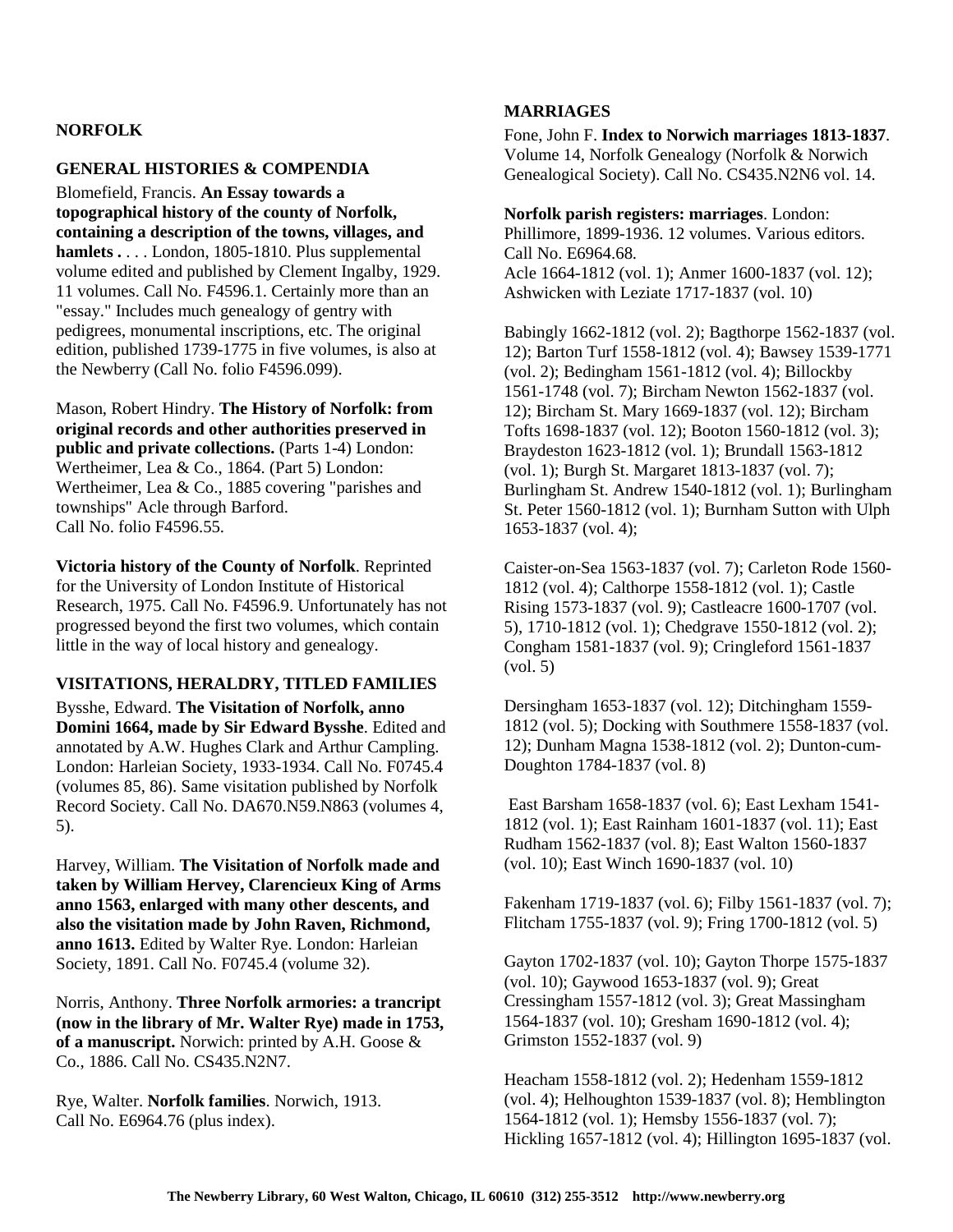9); Holkham 1542-1812 (vol. 2); Holme by the Sea 1705-1812 (vol. 5); Holme Hale 1539-1837 (vol. 5); Horningtoft 1539-1837 (vol. 8); Horstead 1558-1812 (vol. 3)

Ingoldisthorpe 1754-1837 (vol. 12); Ingworth 1559-1812 (vol. 1)

Langham Episcopi 1695-1812 (vol. 3); Langley 1695- 1812 (vol. 1); Litcham 1555-1812 (vol. 2); Little Massingham 1559-1837 (vol. 8)

Mautby 1663-1834 (vol. 5); Middleton 1560-1839 (vol. 10); Mundesley 1724-1812 (vol. 3)

Narborough 1558-1812 (vol. 1); Narford 1559-1812 (vol. 2); North Wootton 1655-1837 (vol. 9); Norwich St. Mary Coslany 1557-1812 (vol. 3); North Barsham 1557- 1837 (vol. 6); North Runcton 1563-1837 (vol. 11)

Oby 1563-1718 (vol. 7); Ormesby St. Margaret 1606- 1837 (vol. 7); Ormesby St. Michael 1591-1837 (vol. 7)

Pentney 1731-1837 (vol. 10)

Ranworth 1559-1812 (vol. 3); Roydon 1721-1837 (vol. 9); Runham 1538-1812 (vol. 5)

Sandringham 1561-1812 (vol. 2); Sculthorpe 1561-1837 (vol. 6); Sedgeford 1560-1837 (vol. 12); Shereford 1722-1837 (vol. 8); Shernborne 1755-1838 (vol. 12); Snettisham 1682-1812 (vol. 2); Snoring Magna 1560- 1837 (vol. 6); Snoring Parva 1559-1837 (vol. 6); Southacre 1576-1812 (vol. 1); South Creake 1550-1837 (vol. 8); South Wootton 1556-1837 (vol. 9); South Rainham 1601-1837 (vol. 11); Stanhow with Barwick 1567-1837 (vol. 12); Stokesby with Herringby 1560- 1812 (vol. 5); Strumpshaw 1562-1812 (vol. 1); Swaffham 1559-1837 (vol. 11); Syderstone 1585-1837 (vol. 8)

Tatterford 1561-1837 (vol. 6); Tattersett 1755-1837 (vol. 6); Thrigby 1539-1812 (vol. 5); Thurned with Oby and Ashby 1559-1837 (vol. 7); Thursford 1692-1837 (vol. 6); Thwaite St. Mary 1539-1837 (vol. 5); Toftrees 1754- 1837 (vol. 6); Topcroft 1557-1813 (vol. 5)

Upton 1558-1812 (vol. 1)

Waterden 1743-1812 (vol. 8); Weeting All Saints' 1659- 1748 (vol. 4); Weeting All Saints' and St. Mary's 1653- 1656, 1659-1748 (vol. 4); Weeting St. Mary's 1558-1749 (vol. 4); West Barsham 1813-1837 (vol. 6); West Beckham 1689-1836 (vol. 3); West Bilney 1562-1837

(vol. 10); West Newton 1561-1837 (vol. 5); West Rainham 1538-1764 (vol. 11); West Rudham 1565-1837 (vol. 8); West Somerton 1737-1837 (vol. 7); Westacre 1665-1837 (vol. 10); Whissonsett 1700-1837 (vol. 8); Winterton with East Somerton 1747-1837 (vol. 7); Witton by Blofeld 1582-1812 (vol. 1); Wolverton 1653- 1812 (vol. 2); Woodbastwick and Panxworth 1561-1813 (vol. 3); Woodton 1538-1812 (vol. 5).

## **PROBATE**

For an overview of probate jurisdictions see: **Pre-1858 English probate jurisdictions, Norfolk: a genealogical research guide to probate courts having jurisdiction in Norfolk**. Salt Lake City: Genealogical Society of the Church of Jesus Christ of Latter Day Saints, 1968. Call No. folio CS1.G3828 (no. 18). There are a number of publications containing indexes of Norfolk wills:

Farrow, M.A. **Index to wills proved in the consistory court of Norwich and now preserved in the district probate registry at Norwich 1550-1603**. London: British Record Society, 1950. Volume 73 of The Index Library. Call No. Local History Ref CS434.B7 vol. 73  $(2<sup>nd</sup>$  floor open shelf).

**Index to wills proved in the consistory court of Norwich 1370-1550 and wills among the Norwich enrolled deeds 1286-1508**. London: British Record Society, 1945. Volume 69 of The Index Library. Call No. Local History Ref CS434.B7 vol. 69 (2<sup>nd</sup> floor open shelf).

**Norfolk peculiar jurisdictions: index to probate records 1416-1857.** Vol. 16, Norfolk Genealogy (Norfolk & Norwich Genealogical Society). Call No. CS435.N2N6 vol. 16.

Palgrave-Moore, Patrick. **Index of wills proved in the Norfolk Archdeaconry Court 1453-1542**. Vol. 3, Norfolk Genealogy (Norfolk & Norwich Genealogical Society). Call No. CS435.N2N6 vol. 3.

**Index of wills proved in the Norfolk Archdeaconry Court 1542-1560.** Vol. 5, Norfolk Genealogy (Norfolk & Norwich Genealogical Society). Call No. CS435.N2N6 vol. 5.

**Index of wills proved in the Norfolk Archdeaconry Court 1560-1603/4**. Vol. 10, Norfolk Genealogy (Norfolk & Norwich Genealogical Society). Call No. CS435.N2N6 vol. 10.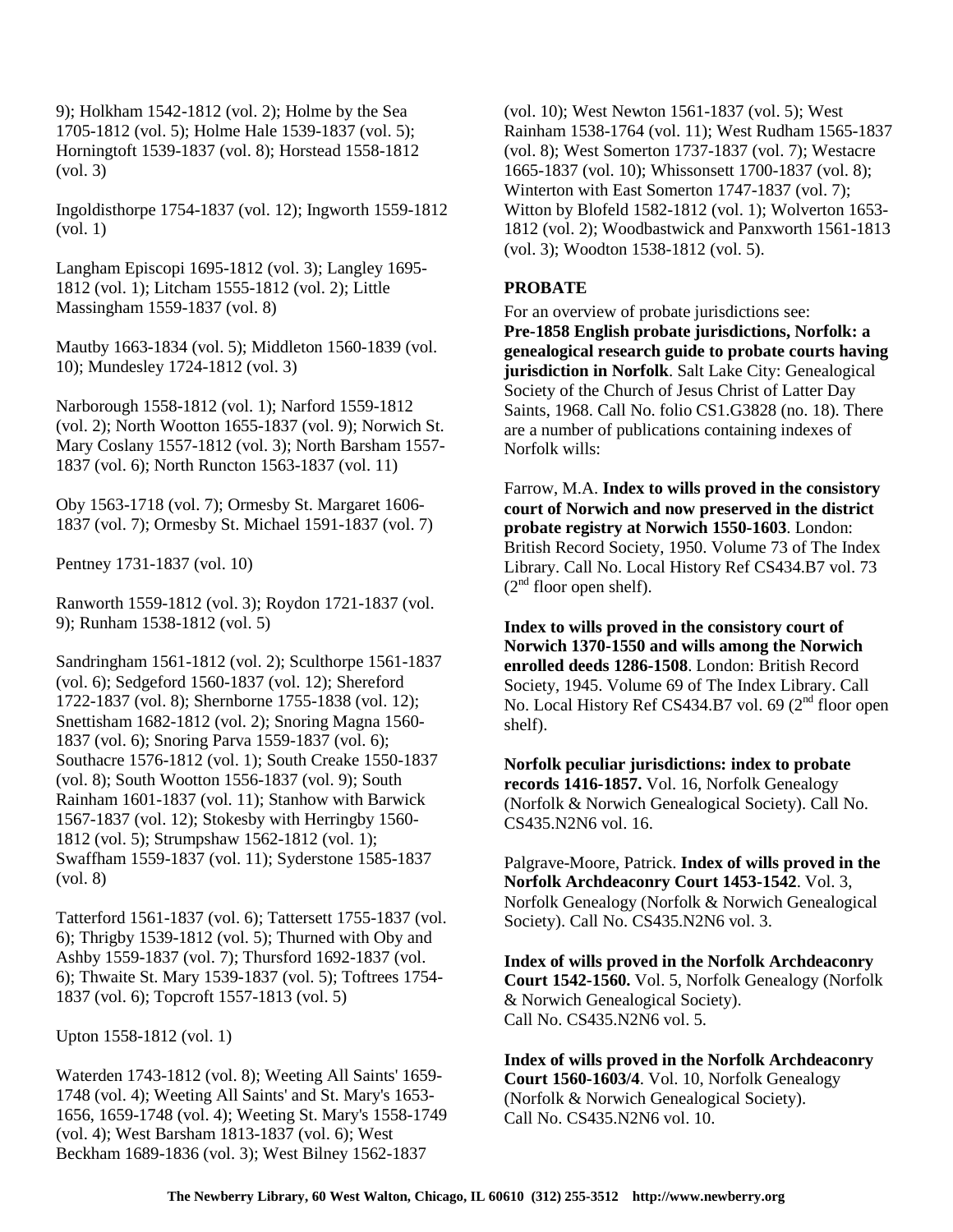## **MISCELLANEOUS**

**The East Anglian: or notes and queries on subjects connected with the counties of Suffolk, Cambridge, Essex and Norfolk.** Call No. F45900.3. 1858-1870 (vols. 1-4); New Series 1885-1910 (vols 1-13).

**The Norfolk Ancestor.** Journal of the Norfolk & Norwich Genealogical Society. Call No. CS435.N2N58. Newberry holdings complete, beginning 1977 (vol. 1).

**Norfolk Antiquarian Miscellany.** Edited by Walter Rye. Norwich, 1877-1887. Call No. F4596.71. 3 volumes.

Norfolk Genealogy. **Norfolk & Norwich Genealogical**  Society. Call No. CSN2.N6. Newberry holdings begin 1971 (vol. 3).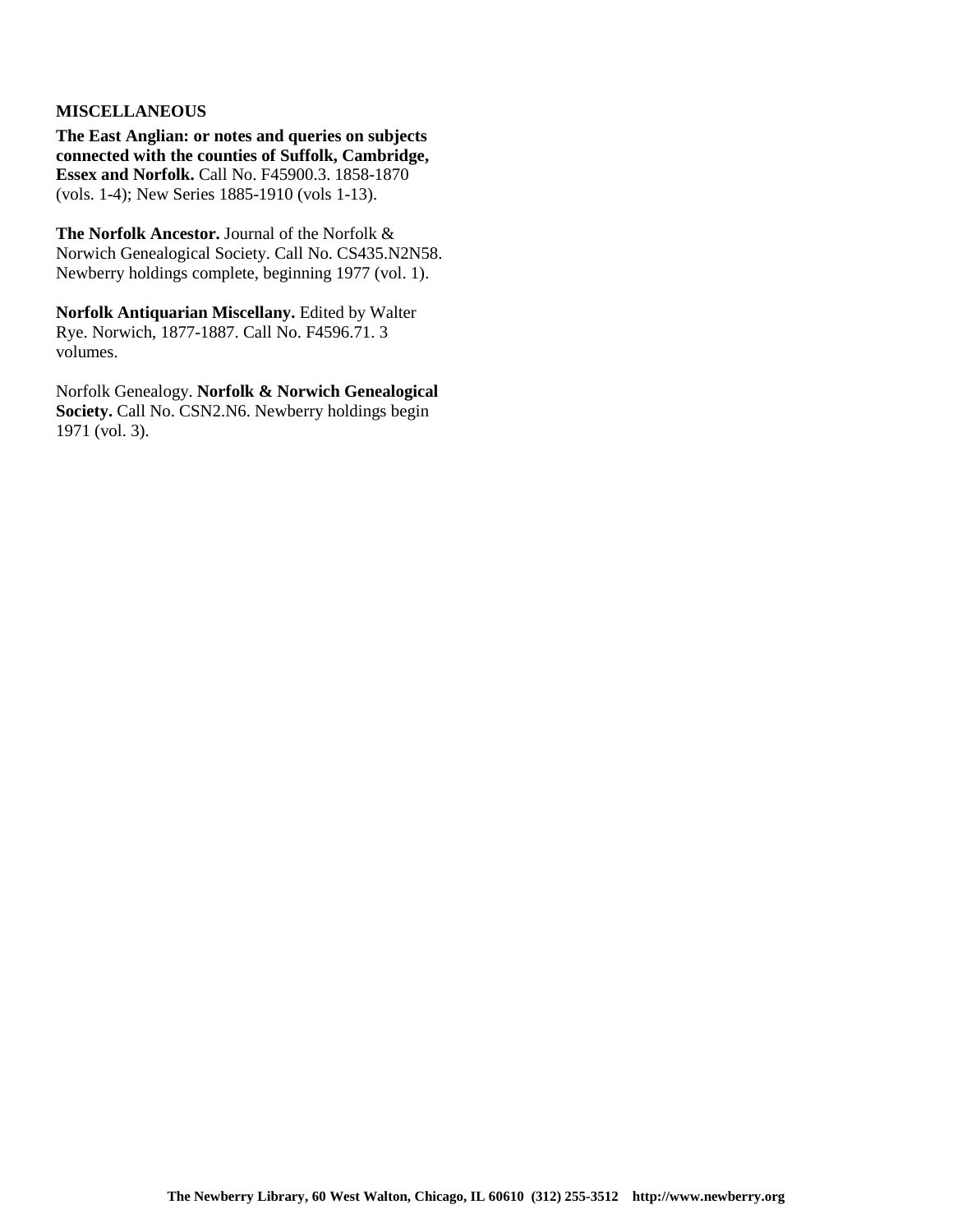## **NORTHUMBERLAND**

### **GENERAL HISTORIES AND COMPENDIA**

**A Historical and descriptive view of the County of Northumberland** . . . . Newcastle-upon-Tyne: Mackenzie & Dent, 1811. 2 volumes. Call No. DA670.N8M4.

Northumberland County History Committee. **A History of Northumberland . . . .** Newcastle-upon-Tyne: A. Reid & Co., 1893-1940. 15 volumes. Consult catalog for volume contents. Call No. F45964.644

Raine, James. **The History and antiquities of North Durham as subdvidided into the shires of Horham, Island, and Bedlington . . . but are now united to the County of Northumberland.** London: John Bowyer Nichols & Son, 1852. Call No. +F45927.73.

## **VISITATIONS, HERALDRY, TITLED FAMILIES**

Clay, John William. **The Extinct and dormant peerages of the northern counties of England**. London: James Nisbet, 1913. Call No. F0845.156

Dugdale, William. **Northumbrian monuments; or, The Shields of arms, effiegies and inscriptions in the churches, castles and halls of Northumberland**. Newcastle-upn-Tyne: Newcastle upon Tyne Records Committee, 1924. Call No. F459594.828 (vol. 4).

St. George, Richard. **The Visitation of Northumberland in 1615.** Edited by George W. Marshall. London: printed for the editor by Mitchell and Hughes, 1878. Call No. F0745.773.

## **GENEALOGICAL SOURCE MATERIAL**

Durham and Northumberland Parish Register Society. **Publications.** Sunderland: The Society, 1898-1926. Call No. E68.24.

Volumes for the following: Alnham (vol. 14); Beadnell (vol. 20); Berwick-upon-Tweed (vols. 11.16); Chatton (vol. 31); Bothal with Hebburn (vols. 5a, 5b); Corbridge (vol. 24); Edlingham (vol. 8); Eglingham (vol. 2); Halton (vol. 25); Ilderton (vol. 34); Ingram (vol. 7); Lesbury (vol. 15); Long Houghton (vol. 36); Meldon (vol. 33); Newcastle-upon-Tyne: St. Nicholas (vols. 28, 32); Whalton (vol. 21).

### **RESEARCH AIDS**

#### Pratt, David H. **Researching British probates 1354-**

**1858**. A Guide to the microfilm collection of the Family History Library. Volume 1: Northern England / Province of York. Wilmington, Delaware: Scholarly Resources, 1992. Call No. Local History Ref Z5313.G7E57 1992  $(2<sup>nd</sup>$  floor open shelf).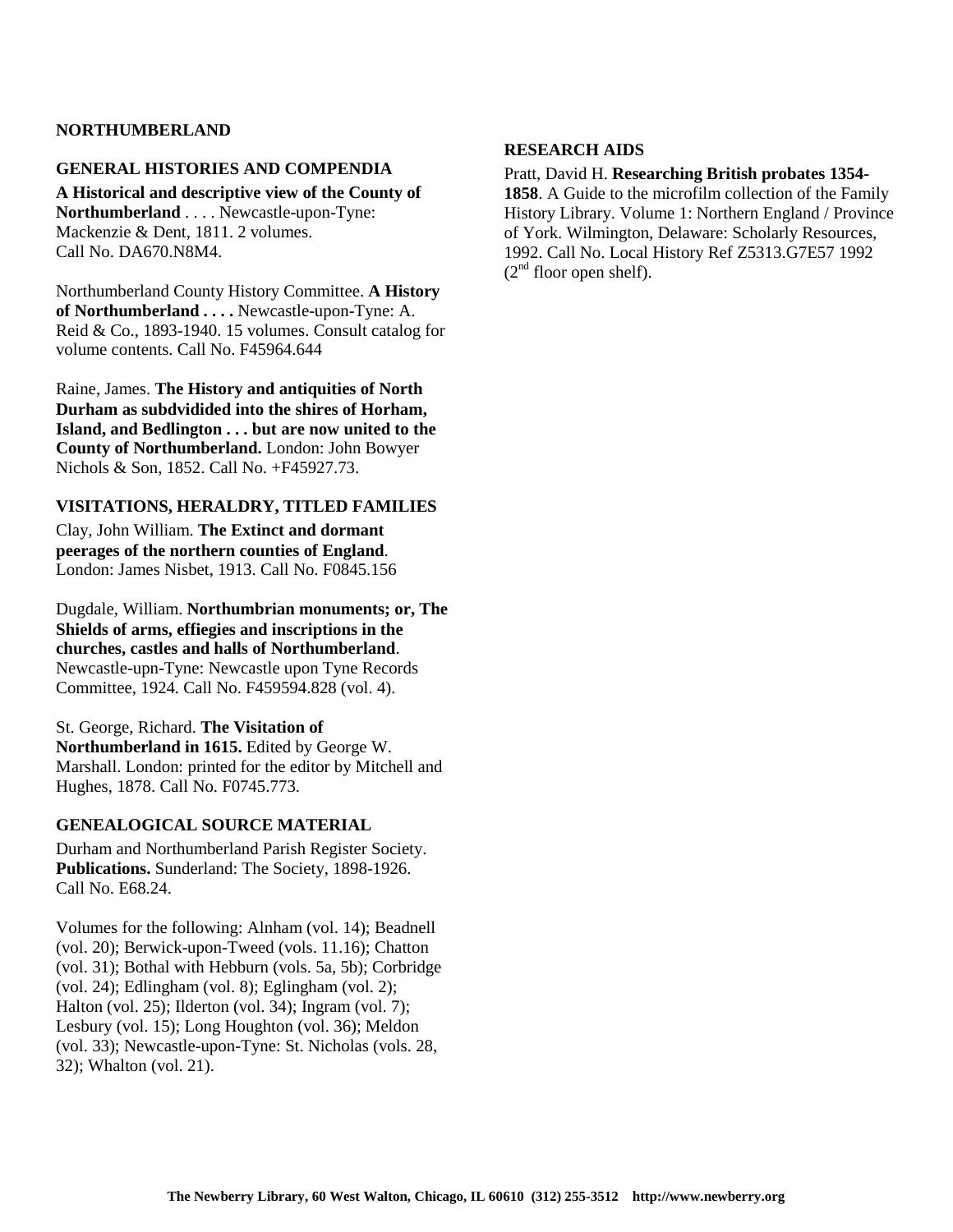## **SUFFOLK**

### **BIBLIOGRAPHIES AND RELATED WORKS**

Raymond, Stuart. **Suffolk: a genealogical bibliography**. Birmingham: Federation of Family History Societies, 1992. Call No. Local History Ref Z5313.G7S84 1992 (2<sup>nd</sup> floor open shelf).

Steward, A.V. **A Suffolk bibliography**. Ipswich: Suffolk Records Society, 1979. Call No. Z2024.S9S7. Volume 20 of the Suffolk Records Society publication series.

## **GENERAL HISTORY**

Copinger, Walter Arthur. **The Manors of Suffolk: notes on their history and devolution**. London: T.F. Unwin, 1905-1911. Call No. folio E69864.1. 7 volumes. See card catalog for volume contents. Raymond describes this work as "another monumental work – which is also monumentally incompetent, but must nevertheless be used."

Raven, John James. **The History of Suffolk**. London: E.Stock, 1895. Call No. Microfilm 37.

Paige, William. **The Victoria history of the county of Suffolk**. London: Constable & Co., 1907-1911. Call No. F45985.9. 2 vols. Coverage has not advanced beyond archaeology, Doomsday, ecclesiastical and school history.

Suckling, Alfred. **The History and antiquities of the county of Suffolk with genealogical and architectural notices of its several towns and villages**. London: J. Weale, 1846-1848. Call No. F45985.79 plus index. 2 vols. An ambitious survey which was not brought to completion.

## **VISITATIONS**

Corder, Joan (editor). **The Visitation of Suffolk 1561 made by William Hervy**. London: Harleian Society, 1981-1984. Call No. CS410.H3 (vols. 2 & 3). Publications of the Harleian Society (New Series). See also the Howard edition.

Howard, Joseph Jackson (editor). **The Visitation of Suffolke, made by William Hervey, Clarenceux king of arms, 1561, with additions from family documents, original wills, Jermyn, Davy and other mss., etc.** Lowestoft: Samuel Tymms, 1866-1876. 2 vols. Call No. F0745.41.

Metcalfe, Walter C. (editor). **The Visitations of Suffolk made by Hervey, Clarenceux, 1561;** Cooke, Clarenceux, 1577; and Raven, Richmond Herald, 1612, with notes and an appendix of additional Suffolk pedigrees. Exeter: William Pollard, 1882. Call No. F0745.4095. The Corder edition is preferable for the 1561 visitation. See also the Howard edition.

Rylands, W. Harry (editor). **A Visitation of the county of Suffolk, begun anno Dni. 1664 and finished anno Dni. 1668 by Sir Edward Bysshe, Kt.**, **Clarenceux King of Arms.** London: Mitchell, Hughes & Clark, 1910. Call No. F0745.4 (vol. 61). Publications of the Harleian Society.

### **SERIES CONTAINING SOURCE MATERIAL**

**The East Anglian: or notes and queries on subjects connected with the counties of Suffolk, Cambridge, Essex and Norfolk.** Call No. F45900.3. 1858-1870 (vols. 1-4); New Series 1885-1910 (vols. 1-13).

Phillimore, W.P.W. & Thomas M. Blagg. **Suffolk Parish Registers. Marriages**. London, 1910-1931. Call No. E69864.854. Covers the following parishes: Ashby (vol. 4); Capel St. Mary (vol. 1); Combs (vol. 1); Dunwich St. Peter (vol. 4); Exning (vol. 1); Fressingfield (vol. 4); Great Wenham (vol. 1); Grundisburgh (vol. 4); Hoxne (vol. 3); Little Wenham (vol. 1); Martlesham (vol. 1); Mendham (vol. 3); Metfield (vol. 3); Mendham (vol. 3); Mickfield (vol. 4); Somerleyton (vol. 4); Syleham (vol. 3); Thrandeston (vols.  $1 \& 4$ ); Woodbridge (vol. 2).

**Suffolk green books. 1894-1920.** Call No. F45985.8. No. 1-20 (20 vols. in 29). Includes parish register transcriptions for the following: Bury St. Edmunds (St. James) (vol. 17 in 3 vols.); Denham (vol. 8); Horringer (vol. 4); Ickworth (vol. 3); Little Saxham (vol. 5); Rushbrook (vol. 6); Shotley (vol. 16 in 2 vols.); West Stow (vol. 7); Whelnetham (vol. 15); Wordwell (vol. 7).

**Suffolk Records Society** [Publications]. Suffolk Records Society, 1958-. Call No. F45985.85 for vols. 1- 18 (1958-1975). Subsequent volumes cataloged separately with varying call numbers. Consult on-line catalog under title (Suffolk Records Society) for complete listings.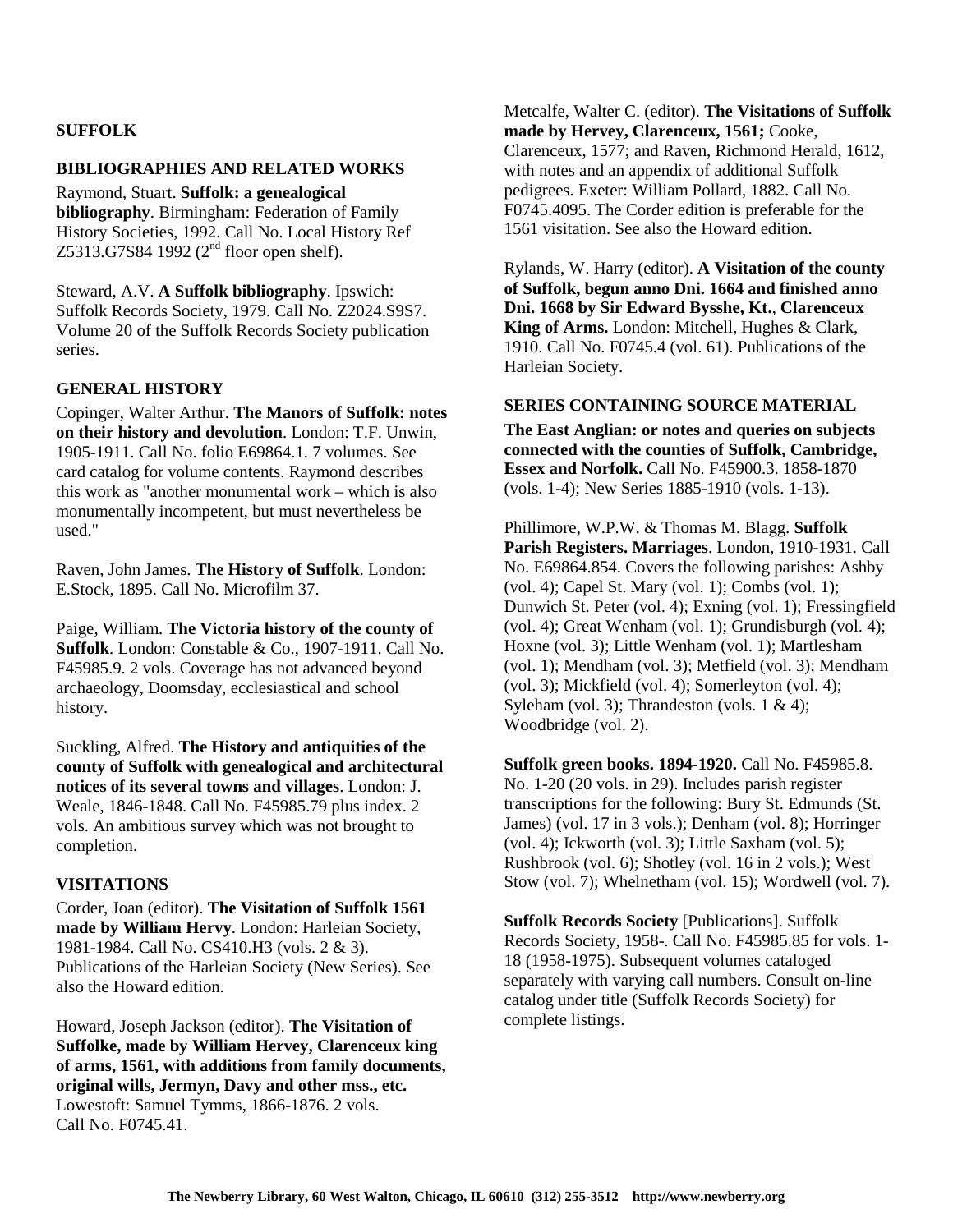## **PROBATE**

For an overview of probate jurisdictions, see:

**Pre-1858 English probate jurisdictions: Suffolk**. Salt Lake City: Genealogical Dept. of the Church of Jesus Christ of Latter Day Saints, 1976. Call No. folio CS1.G3828 (no. 20).

There are a number of important publications containing indexes and abstracts for Suffolk wills:

Allen Marion E. **Wills of the Archdeaconry of Suffolk 1620-1624.** Call No. CS436.S86W56 1989. Volume 31 of Suffolk Records Society. Abstracts.

Allen, Marion E. and Nesta Evans. **Wills from the Archdeaconry of Suffolk: 1629-1636**. Boston: New England Historic Genealogical Society, 1986. Call No. CS435.S7A46 1986. Abstracts.

**Wills from the Archdeaconry of Suffolk: 1637-1640.** Boston: New England Historic Genealogical Society, 1986. Call No. CS435.S7A462 1986. Abstracts.

Evans, Nesta. **The Wills of the Archdeaconry of Sudbury 1630-1635**. Call No. CS436.S86W55 1987. Volume 29 of Suffolk Records Society. Abstracts.

**Wills of the Archdeaconry of Sudbury 1636-1638.** Call No. CS436.S86W56 1993. Volume 35 of Suffolk Records Society. Abstracts.

Grimwade, M.E. **Index of the probate records of the Court of the Archdeacon of Sudbury, 1354-1700**. Keele, Staffordshire: British Record Society, 1984. Call No. Local History Ref CS434.B7 (vols. 95, 96) (2<sup>nd</sup> floor open shelf). Part of the Index Library series.

**Index of the probate records of the Court of the Archdeacon of Suffolk, 1444-1700**. Keele,

Staffordshire: British Record Society, 1979-1980. Call No. Local History Ref CS434.B7 (vols 90-91) (2<sup>nd</sup> floor open shelf). Part of the Index Library series.

In cases when an estate fell into more than one archdeaconry (e.g., Sudbury and Suffolk), probate came under the jurisdiction of the consistory court in Norwich. (see Norfolk section of this guide).

### **MARRIAGE LICENSES**

**Marriage license bonds in the Suffolk Archdeaconry Registry at Ipswich 1663-1750**. "Printed at the Private Press of Frederick Arthur Crisp 1900." Call No. E69864.84.

**Marriage licenses from the official note books of the Archdeaconry of Suffolk deposited at the Ipswich Probate Court 1613-1674**. "Printed at the Private Press of Frederick Arthur Crisp 1903." Call No. E69864.85

### **RESEARCH AIDS**

Copinger, Walter Arthur. **County of Suffolk: its history as disclosed by existing records and other documents .** . . . London: H. Sotheran & Co., 1904-1905. Call No. F45985.2. 5 vols. Plus Index nominum et locorum (1907). An extensive index to source materials both published and manuscript.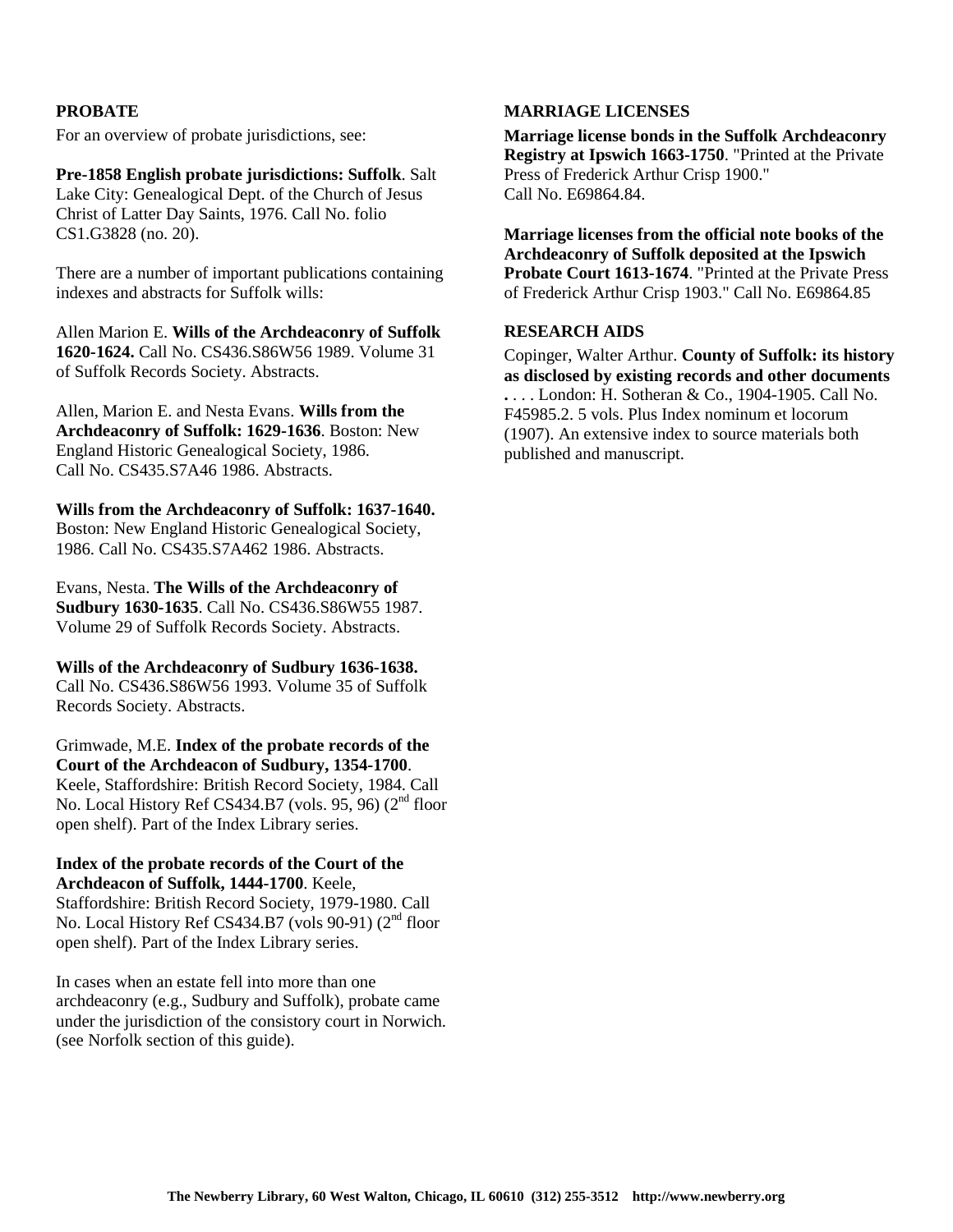## **YORKSHIRE**

### **GENERAL HISTORY**

Allen, Thomas. **A New and complete history of the County of York.** London: I.T. Hinton, 1831. 3 volumes. Call No. F45999.10

**The Victoria history of the County of York**. Edited by William Page. London: A Constable & Co., Ltd., 1907- 1961. 4 volumes: Volumes 1-3 general; volume 4 City of York; index for volumes 1-3. Call No. F45999.9

**The Victoria history of the County of York, North Riding.** Edited by William Page. London, 1914, 1923. 2 volumes, plus index volume. Call No. F45999.91.

Wheater, William. **Some historic mansions of Yorkshire and their associations**. Leeds: R. Jackson, 1888-1889. Call No. folio DA670.Y6W5.

### **VISITATIONS, HERALDRY, TITLED FAMILIES**

Clay, John William. **The Extinct and dormant peerages of the northern counties of England**. London: James Nisbet, 1913. Call No. F0845.156.

Dugdale, William. **The Visitation of the County of**  Yorke [1665-1666]. Durham: Published for the Surtees Society by G. Andrews. 1859. Call No. F0745.242. See also volume 9 of the Yorkshire Archaeological Society Record Series (below) for Abstracts of Yorkshire wills in the time of the Commonwealth at Somerset House, London, chiefly illustrative of Sir William Dugdale's visitation of Yorkshire in 1665-6.

## **Dugdales's visitation of Yorkshire with additions**.

Edited by J.W. Clay. Exeter: Pollard, 1899. Call No. F0745.242.

# Foster, Joseph. **Pedigrees of the county families of**

**Yorkshire.** London: J. Foster, 1864. 3 volumes (Volumes 1-2, West Riding; Volume 3, North and East Riding). Call No. E6999.31 (much damaged). Also available on microfilm. Call No. Microfilm E6999.31.

Glover, Robert. **The Visitation of Yorkshire, made in the years 1584/5 by Robert Glover, Somerset herald; to which is added the subsequent visitation made in 1612, by Richard St. George . . . .** London: printed for the editor, Joseph Foster, 1875. Call No. F0745.347.

Walker, John William. **Yorkshire Pedigrees**. London: J. Whitehead and Son, 1942-1944. 3 volumes. (Part of the

"Publications of the Harleian Society" series.) Call No. F0745.4 (vols. 94-96).

### **SERIES CONTAINING SOURCE MATERIAL**

North Riding Record Society. Quarter sessions records (volumes 1-9; 1884-1892); **The Honor and forest of Pickering ("New Series" volumes 1-4; 1894-1897).** Call No. F45999.6.

North Yorkshire County Record Office. **Publications.** Call No. folio DA670.Y6N67.

Thoresby Society (Leeds**). Publications. 1891-.** Call No. F45947.9. Focus on Leeds and the West Riding. Leeds parish registers in volumes 1, 3, 7, 10, 13, 20. 25.

Yorkshire Archaeological Society. **Record Series. 1885-.** Call No. F4599.95 (starting with volume 139 the Call No. changes to DA670.Y59Y6). Consult catalogs for volume contents. Of particular interest is the Index of wills in the York Registry [edited by Frances Collins] in volumes 6, 11, 14, 19, 22, 24, 26, 28, 32, 35, 49, 60, and 68 (also available as part of Microfiche 722). Also "Paver's marriage licenses" in volumes 40, 43, 46 continued from Yorkshire Archaeological Journal (see below).

Yorkshire Parish Register Society (Leeds). **Parish Register Series.** Continued by Yorkshire Archaeological Society, Parish Register Section. 1899-. Call No. E68.979.

Volumes for parishes as follows: Acomb (vol. 129); Addingham (vol. 66); Aldborough (vol. 110); Allerton Mauleverer (vol. 31); Almondbury (vols. 139, 140, 147, 153); Askham Bryan (vol. 131); Askham Richard (vols. 31, 131); Atwick (vol. 111); Aughton (vol. 86); Austerfield (chapel) in parish of Blyth (vol. 39)

Bentham (vol. 91); Bingley (vol. 9); Birstall (vol. 146); Bishopthorpe (vol. 150); Blacktoft (vol. 8); Blyth (Austerfield chapel) (vol. 39); Bolton-by-Bolland (vols. 19, 22); Bowes (vol. 127); Braithwell (vols. 132, 133); Brantinham (vol. 12); Brodsworth (vol. 104); Bubwith (vol. 99); Burghwallis (vol. 116); Burton Fleming (North Burton) (vol. 2)

Cantley (vol. 112); Carlton-Juxta-Snaith (vol. 96); Chapel-le-Dale (vol. 94); Cherry Burton (vol. 15); Crofton (vol. 62); Clapham (vol. 67); Collingham (vol. 141); Cowthorpe (vol. 39)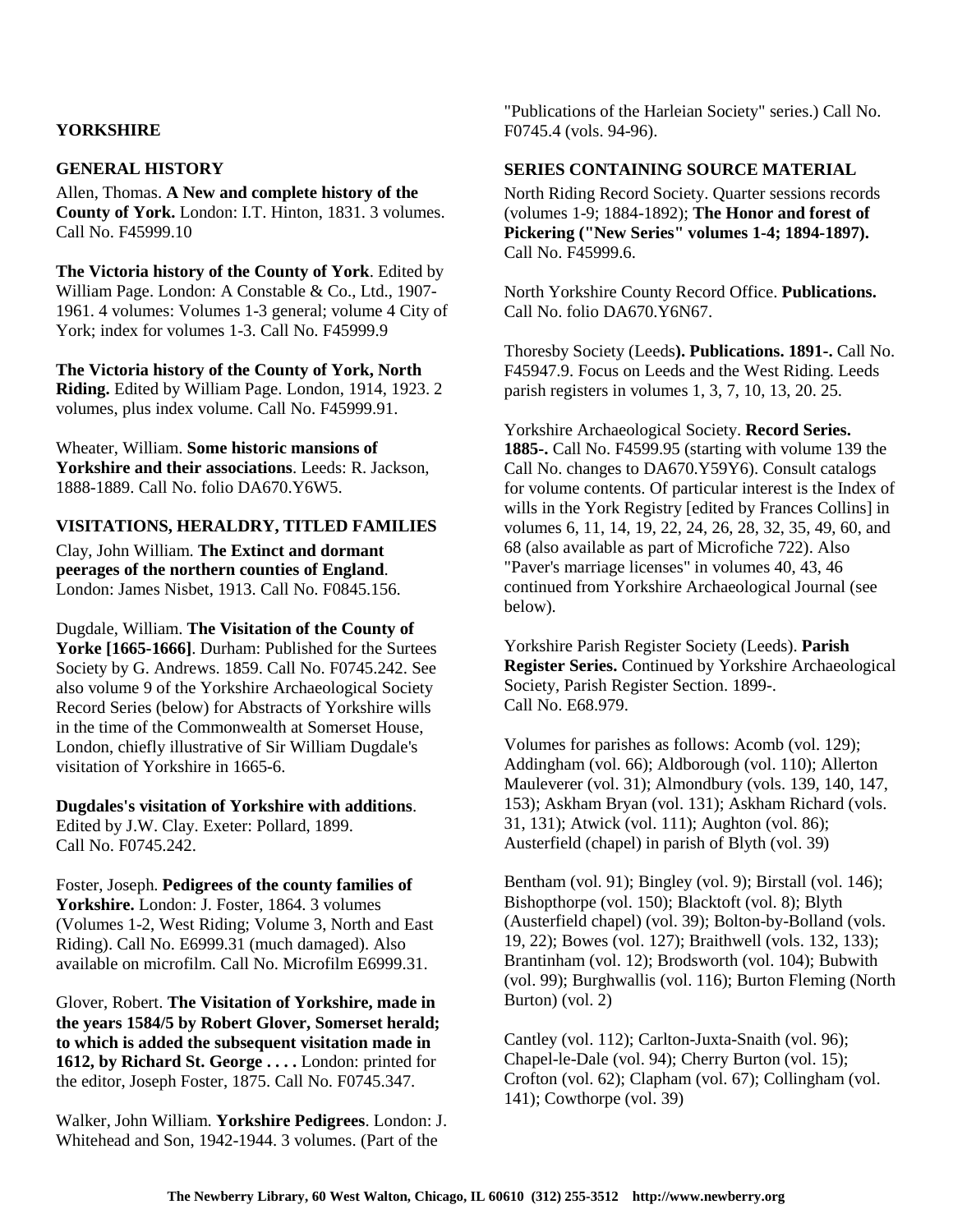Danby-in-Cleveland (vol. 43); Darrington (vol. 49); Drypool (vol. 125) Easingwold (vol. 56); East Rounton (vol. 54); Emley (vols. 65, 66); Yorkshire Parish Register Series (cont.) Eston (vol. 76)

Frickley-with-Clapton (vol. 95)

Garforth (vol. 46); Gargrave (vol. 30); Giggleswick (vols. 147, 151); Gilling (vol. 113); Gisburne (vols. 114, 118); Goodramgate (Holy Trinity) (vol. 41); Great Ayton (vol. 90); Grinton in Swaledale (vol. 23);

Hackness (vol. 25); Halifax (vols. 37, 45); Hampsthwaite (vol. 13); Hemsworth (vol. 79); Heptonstall (vol. 78); Harewood (vol. 50); Hartshead (vol. 17); Hickleton (vol. 109); Hooten Pagnell (vol. 87); Howden (vols. 21, 24, 32, 48)

Ilkley (vol. 83); Ingleton (vol. 94)

Keighley (St. Andrew's) (vols. 77, 82, 98); Kilburn (vol. 61); Kildwick-in-Graven (St. Andrew's) (vols. 47, 55, 69, 92); Killington (vol. 117); Kippax (vol. 10); Kirby Hill (vol. 75); Kirkleatham (vol. 59); Kirklington (vol. 35); Kirkby Malham (vol. 106)

Ledsham (vol. 26); Linton-in-Craven (vol. 5, 18); Lythe (vols. 137, 138)

Maltby (vol. 81); Marske in Cleveland (vol.16); Mirfield (vols. 64, 72); Myton (vol. 121); Myton upon Swale (vol. 145);

North Burton (Burton Fleming) (vol. 2)

Oswaldkirk (vol. 135); Owston (vol. 157); Otley (vols. 33, 44)

Patrington (vol. 6); Pickhill (vol. 20); Pontefract (vol. 122)

Raskelf (vols. 119, 145); Riccall (vol. 124); Richmond (vol. 101); Ripon (vol. 80); Rokeby (vol. 128); Rothwell (vols. 27, 34, 51)

Scorborough (vol.8); Scruton (vol. 156); Sculcoates (vol. 123); Sessay (vol. 103); Settrington (vol. 38); Sheffield (vols. 58, 60, 68, 74, 74a, 143); Snaith (vols. 57, 63); Stokesley (vol. 7); Swillington (vol. 115)

Terrington (vol. 29); Thirsk (vol. 42); Thornhill (vols. 28, 40, 53); Thornton-in-Lansdale (vol. 89); Thorpe Bassett (vol. 155)

Waddinton (vol. 88); Wakefield (Chapelry of Horbury) (vol. 3); Walton in Ainsty (vol. 126); Wath-upon-Dearne (vol. 14); Wensley (vols. 108, 130); Weston (vol. 54); Whitby (vol. 84); Winestead (vol. 4); Wintringham (vol. 71); Wragby (vols. 105, 107);

York: St. Crux (vols. 70, 149) - St. Laurence (vol. 97) - St. Martin, Coney Street (vol. 36) - St. Mary, Bishophill Junior (vol. 52) - St. Mary, Castlegate (vols. 134, 136) - St. Michael le Belfrey (vols. 1, 11) -St. Olave (vols. 73, 158).

# **JOURNALS**

**Cleveland Family History Society Journal**. 1980-. Call No. folio CS435.C55C54. Covers north Yorkshire and south Durham.

**North Yorkshire County Record Office Journal. 1975-[**1984?]. Call No. folio DA670.Y59N67.

**Yorkshire Archaeological Journal**. Yorkshire Archaeological Society, 1893-. Call No. F024599.8. "Paver's marriage licences", transcriptions of 16th, 17th and early 18th century marriage licenses once in the York Registry but now largely vanished, found in volumes 7, 9-14, 16, 17, 20. Their publication continued in the Society's Record Series (see above).

# **GAZETTEERS AND DIRECTORIES**

Baines, Edward. **History, directory & gazetteer of the county of York.** [Leeds]: E. Baines; London, sold by Hurst and Robinson, 1822-1823. Call No. G4599.05.

## **RESEARCH AIDS**

Genealogical Society of the Church of Jesus Christ of Latter Day Saints. Pre-1858 English probate jurisdictions. **Yorkshire: a genealogical research guide to probate courts having jurisdiction in Yorkshire.** Salt Lake City: The Society, 1970. Call No. folio CS1G3828 no. 39.

Gurney, Nora K.M. **A Handlist of parish register transcripts in the Borthwick Institute of Historical Research.** York: Borthwick Institute, 1976. Call No. CD1068Y67B6 1976.

North Yorkshire County Record Office. **Publications.** Call No. folio DA670.Y6N67. The following should be of particular interest: